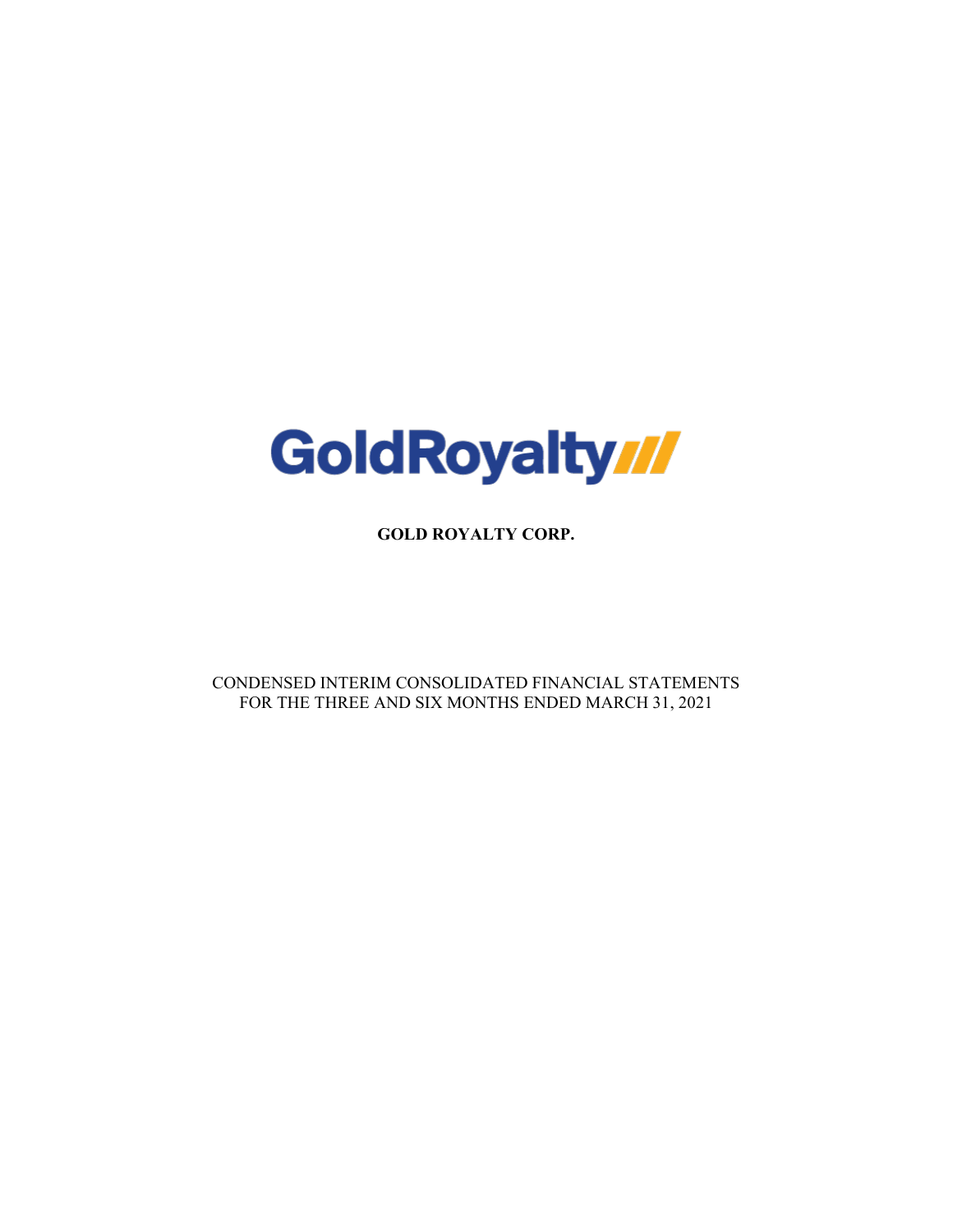Condensed Interim Consolidated Statements of Financial Position

(Unaudited, expressed in United States dollars unless otherwise stated)

|                                               |              | As at March 31, | As at September 30, |
|-----------------------------------------------|--------------|-----------------|---------------------|
|                                               | <b>Notes</b> | 2021            | 2020                |
|                                               |              | $($ \$)         | $($)$               |
| <b>Assets</b>                                 |              |                 |                     |
| Current assets                                |              |                 |                     |
| Cash and cash equivalents                     | 3            | 89,566,071      | 37,539              |
| Prepaids and other receivables                |              | 53,193          | 16,330              |
|                                               |              | 89,619,264      | 53,869              |
| Non-current assets                            |              |                 |                     |
| Royalties                                     | 4            | 13,682,527      |                     |
| Equipment                                     |              | 1,394           | 1,587               |
|                                               |              | 13,683,921      | 1,587               |
|                                               |              |                 |                     |
|                                               |              | 103,303,185     | 55,456              |
|                                               |              |                 |                     |
| <b>Current Liabilities</b>                    |              |                 |                     |
| Accounts payable and accrued liabilities      |              | 640,968         | 75,452              |
| Due to former parent company                  | 8            |                 | 120,930             |
|                                               |              | 640,968         | 196,382             |
| <b>Equity</b>                                 |              |                 |                     |
| <b>Issued Capital</b>                         | 5            | 97,677,393      | 1                   |
| Reserves                                      | 5            | 7,439,835       |                     |
| Accumulated deficit                           |              | (2,896,013)     | (140, 631)          |
| Accumulated other comprehensive income (loss) |              | 441,002         | (296)               |
|                                               |              | 102,662,217     | (140, 926)          |
|                                               |              | 103,303,185     | 55,456              |

**Subsequent event** (Note 10)

Approved by the Board of Directors:

/s/ "Ken Robertson" **Ken Robertson** Director

/s/ "Warren Gilman"

**Warren Gilman** Director

*The accompanying notes are an integral part of these condensed interim consolidated financial statements*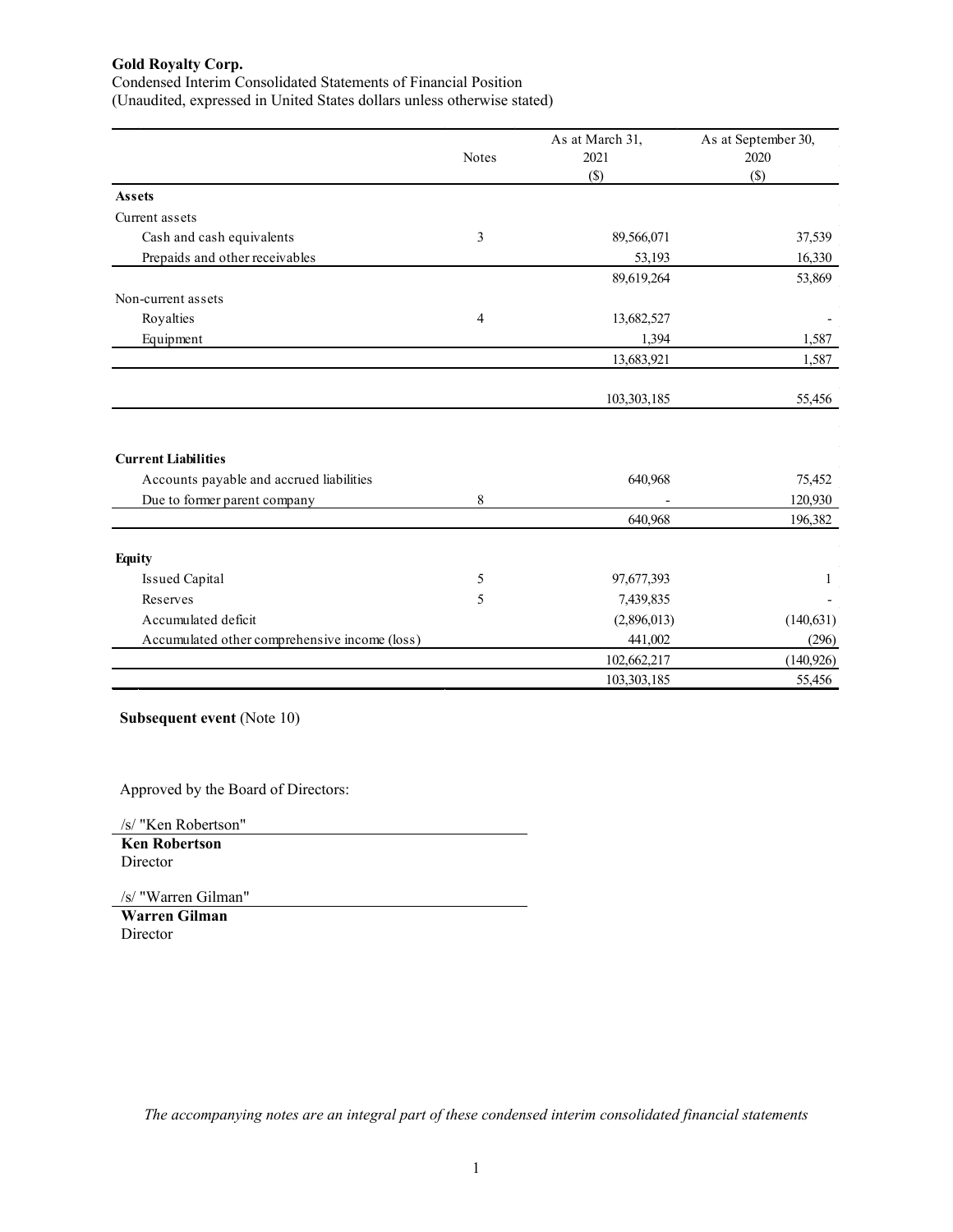Condensed Interim Consolidated Statements of Loss and Other Comprehensive Loss (Unaudited, expressed in United States dollars unless otherwise stated)

|                                                           |              | For the three months ended | For the six months ended |
|-----------------------------------------------------------|--------------|----------------------------|--------------------------|
|                                                           | <b>Notes</b> | March 31, 2021             | March 31, 2021           |
|                                                           |              | $(\$)$                     | $(\$)$                   |
| <b>Expenses</b>                                           |              |                            |                          |
| Consulting fees                                           |              | 295,232                    | 295,232                  |
| Depreciation                                              |              | 143                        | 282                      |
| Management and directors' fees                            | 8            | 117,274                    | 151,810                  |
| General and administrative                                |              | 288,179                    | 322,227                  |
| Professional fees                                         |              | 515,623                    | 798,682                  |
| Share-based compensation                                  | 5            | 1,017,994                  | 1,096,694                |
| Operating loss for the period                             |              | (2, 234, 445)              | (2,664,927)              |
| <b>Other items</b>                                        |              |                            |                          |
| Interest income                                           |              | 7,814                      | 7,814                    |
| Foreign exchange loss                                     |              | (28, 948)                  | (98, 269)                |
| Net loss for the period                                   |              | (2,255,579)                | (2,755,382)              |
| Other comprehensive income                                |              |                            |                          |
| Item that may be reclassified subsequently to net income: |              |                            |                          |
| Foreign currency translation differences                  |              | 108,548                    | 441,298                  |
| Total comprehensive loss for the period                   |              | (2,147,031)                | (2,314,084)              |
| Net loss per share, basic and diluted                     |              | (0.08)                     | (0.15)                   |
| Weighted average number of common shares                  |              |                            |                          |
| outstanding, basic and diluted                            |              | 26,921,180                 | 19,000,995               |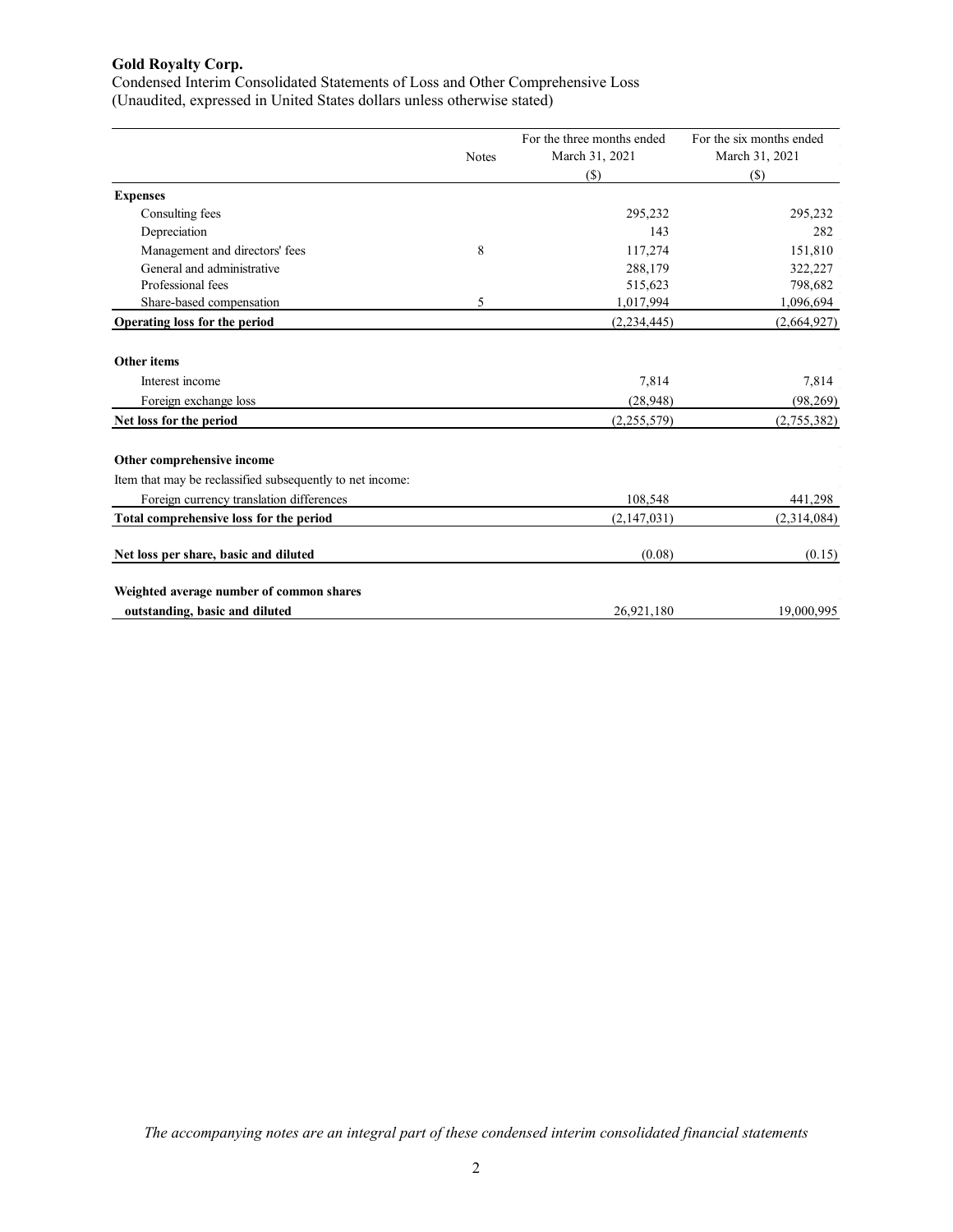Condensed Interim Consolidated Statements of Changes in Equity (Unaudited, expressed in United States dollars unless otherwise stated)

|                                                                            |       |                          |               |           |                          | Accumulated              |             |
|----------------------------------------------------------------------------|-------|--------------------------|---------------|-----------|--------------------------|--------------------------|-------------|
|                                                                            |       | Number of                |               |           |                          | Other                    |             |
|                                                                            |       | Common                   | Issued        |           | Accumulated              | Comprehensive            |             |
|                                                                            | Notes | Shares                   | Capital       | Reserves  | Deficit                  | Income (Loss)            | Total       |
|                                                                            |       |                          | (S)           | (S)       | (S)                      | (S)                      | (S)         |
| Balance at June 23, 2020                                                   |       |                          |               |           |                          |                          |             |
| Issued capital                                                             |       |                          |               |           |                          |                          |             |
| Net loss for the period                                                    |       |                          |               |           | (140, 631)               |                          | (140, 631)  |
| Total other comprehensive loss                                             |       |                          |               | $\sim$    |                          | (296)                    | (296)       |
| <b>Balance at September 30, 2020</b>                                       |       |                          |               | $\sim$    | (140, 631)               | (296)                    | (140, 926)  |
| Cancellation of common share issued upon incorporation                     |       | (1)                      | (1)           | $\sim$    |                          | $\sim$                   | (1)         |
| Common shares issued to former parent company for cash                     |       | 5,000,000                | 50,000        |           |                          |                          | 50,000      |
| Performance based restricted shares issued                                 |       | 1,500,000                |               |           | $\overline{\phantom{a}}$ | $\overline{\phantom{a}}$ |             |
| Common shares issued to acquire royalties                                  |       | 15,000,000               | 13,076,000    |           |                          | $\sim$                   | 13,076,000  |
| Private placement of common shares for cash                                |       | 1,325,000                | 2,848,750     |           | ٠                        | $\overline{\phantom{a}}$ | 2,848,750   |
| Share-based compensation - performance based restricted shares             |       |                          | 285,220       |           |                          | $\overline{\phantom{a}}$ | 285,220     |
| Share-based compensation - share options                                   |       | $\overline{\phantom{a}}$ |               | 811,474   |                          |                          | 811,474     |
| Initial public offering:                                                   |       |                          |               |           |                          |                          |             |
| Common shares and common share purchase warrants issued for cash           |       | 18,000,000               | 82,968,750    | 7,031,250 |                          |                          | 90,000,000  |
| Common shares issued on exercise of over-allotment option                  |       | 721,347                  | 3,603,128     |           |                          |                          | 3,603,128   |
| Common share purchase warrants issued on exercise of over-allotment option |       |                          |               | 13,500    |                          |                          | 13,500      |
| Underwriters' fees and issuance costs                                      |       |                          | (5, 154, 455) | (416,389) |                          |                          | (5,570,844) |
| Net loss for the period                                                    |       |                          |               |           | (2,755,382)              |                          | (2,755,382) |
| Total other comprehensive income                                           |       |                          |               |           |                          | 441,298                  | 441,298     |
| <b>Balance at March 31, 2021</b>                                           |       | 41,546,347               | 97,677,393    | 7,439,835 | (2,896,013)              | 441,002                  | 102,662,217 |

*The accompanying notes are an integral part of these condensed interim consolidated financial statements*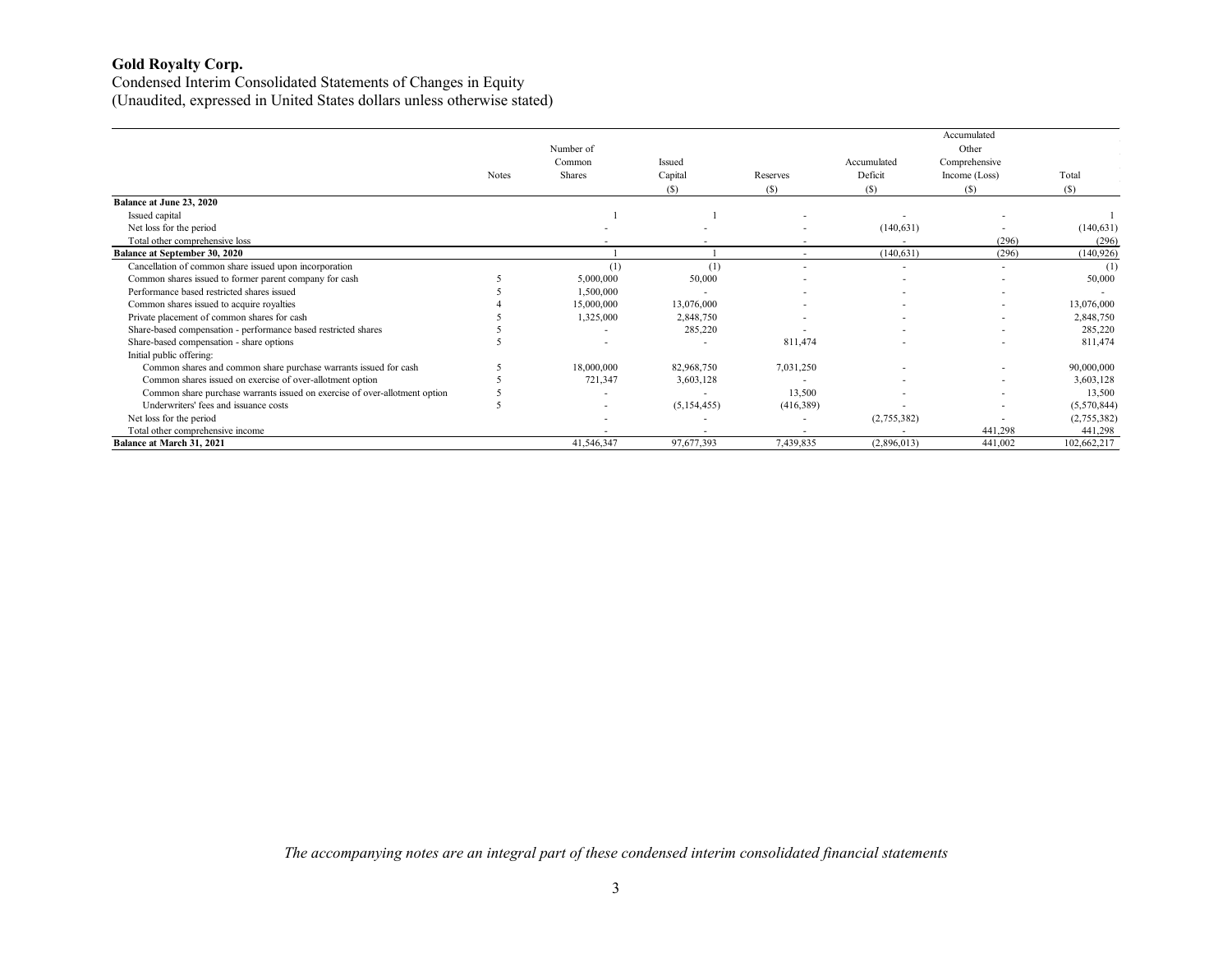#### Condensed Interim Consolidated Statements of Cash Flows

(Unaudited, expressed in United States dollars unless otherwise stated)

|                                                                                     | For the six months ended<br>March 31, 2021 |
|-------------------------------------------------------------------------------------|--------------------------------------------|
|                                                                                     | $(\$)$                                     |
| <b>Operating activities</b>                                                         |                                            |
| Net loss before tax for the period                                                  | (2,755,382)                                |
| Items not involving cash:                                                           |                                            |
| Depreciation                                                                        | 282                                        |
| Interest income                                                                     | (7, 814)                                   |
| Share-based compensation                                                            | 1,096,694                                  |
| Net changes in non-cash working capital items:                                      |                                            |
| Prepaids and other receivables                                                      | (29, 502)                                  |
| Accounts payable and accrued liabilities                                            | 394,701                                    |
| Due to former parent company                                                        | (83,096)                                   |
| Cash used in operating activities                                                   | (1,384,117)                                |
|                                                                                     |                                            |
| <b>Investing activities</b>                                                         |                                            |
| Purchase of equipment                                                               | (1,632)                                    |
| Interest received                                                                   | 453                                        |
| Investment in royalties                                                             | (217,260)                                  |
| Cash used in investing activities                                                   | (218, 439)                                 |
|                                                                                     |                                            |
| <b>Financing activities</b>                                                         |                                            |
| Proceeds from common shares issued to former parent company                         | 50,000                                     |
| Proceeds from private placement of common shares                                    | 2,848,750                                  |
| Proceeds from initial public offering, net of underwriters' fees and issuance costs | 88,208,194                                 |
| Repayment of cash advance by former parent company                                  | (37, 538)                                  |
| Cash provided by financing activities                                               | 91,069,406                                 |
| Effect of exchange rate changes on cash                                             | 61,682                                     |
| Net increase in cash                                                                | 89,528,532                                 |
| Cash and cash equivalents                                                           |                                            |
| <b>Beginning of period</b>                                                          | 37,539                                     |
| End of period                                                                       | 89,566,071                                 |

*The accompanying notes are an integral part of these condensed interim consolidated financial statements*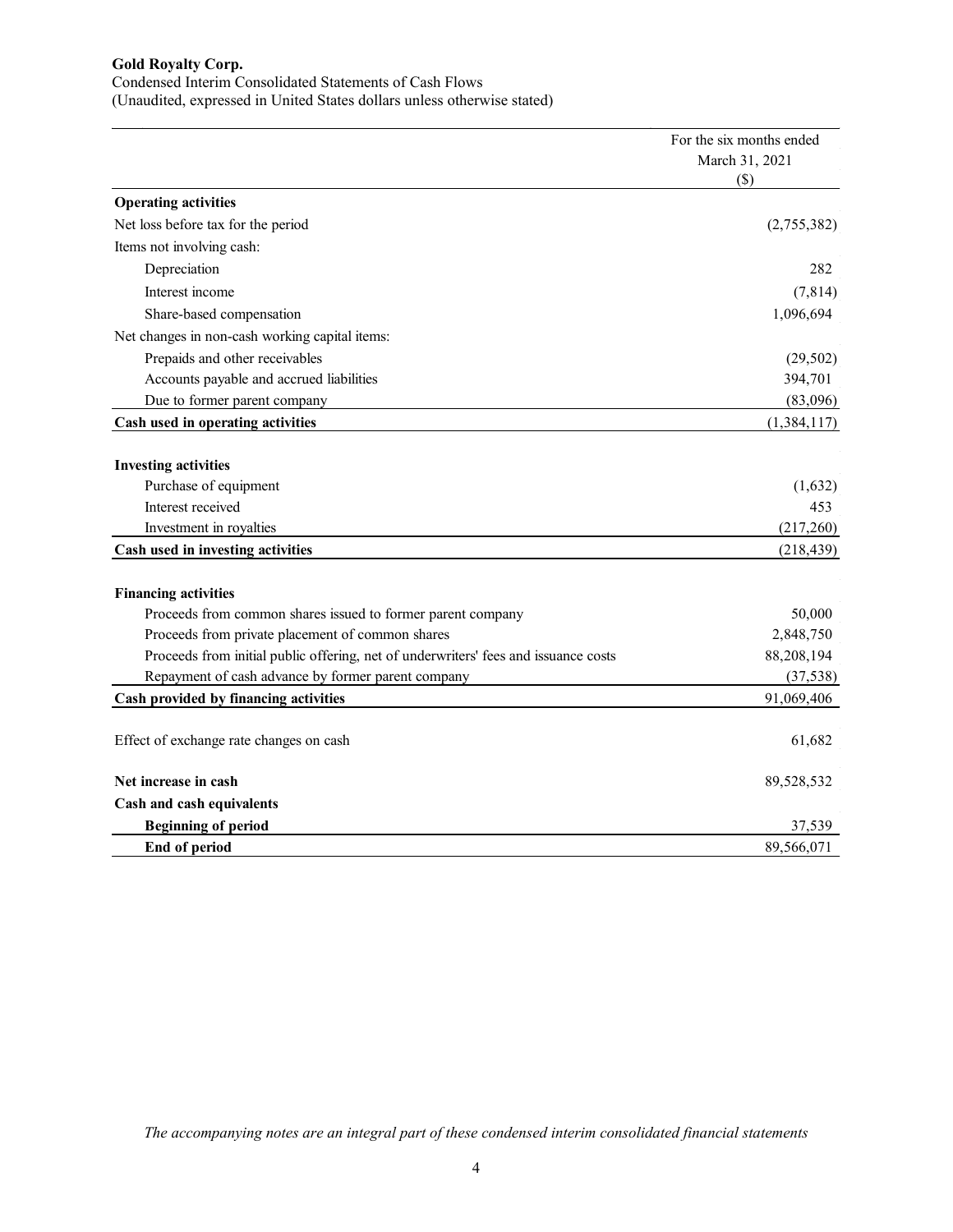Notes to Condensed Interim Consolidated Financial Statements (Unaudited, expressed in United States dollars unless otherwise stated)

### **1. Corporate Information**

Gold Royalty Corp. ("GRC" or "the Company") is a company incorporated in Canada on June 23, 2020 and domiciled in Canada. GRC is principally engaged in acquiring gold-focused royalty and mineral stream interests. The registered office of the Company is located at 1000 Cathedral Place, 925 West Georgia Street, Vancouver, British Columbia, V6C 3L2, Canada. The principal address of the Company is located at 1030 West Georgia Street, Suite 1830, Vancouver, British Columbia, V6E 2Y3, Canada.

The Company was a subsidiary of GoldMining Inc. ("GoldMining") until the Company completed its initial public offering (the "IPO") on March 11, 2021. The Company's common share and common share purchase warrants are listed on the NYSE American under the symbols "GROY" and "GROY.WS", respectively.

# **2. Basis of Preparation and Significant Accounting Policies**

# *2.1 Statement of compliance*

The Company's condensed interim consolidated financial statements have been prepared in accordance with International Financial Reporting Standards, as issued by the International Accounting Standards Board ("IFRS"), applicable to the preparation of interim financial statements including International Accounting Standard 34 *Interim Financial Reporting*. The condensed interim consolidated financial statements should be read in conjunction with the Company's financial statements for the period from the date of incorporation on June 23, 2020 to September 30, 2020.

These condensed interim consolidated financial statements were authorized for issue by the Company's board of directors (the "Board") on May 13, 2021.

# *2.2 Basis of presentation*

The Company's condensed interim consolidated financial statements have been prepared on a historical cost basis. The Company's condensed interim consolidated financial statements are presented in United States dollar ("U.S. dollar", "\$" or "dollar"). All values are rounded to the nearest dollar except where otherwise indicated.

On March 11, 2021, GRC, the parent entity, changed its functional currency from the Canadian dollar to the U.S. dollar. The change in functional currency resulted from the growing proportion of expenses paid in U.S. dollars and the receipt of the cash proceeds of \$88 million in U.S. dollars upon the completion of the IPO on March 11, 2021.

The effect of the change in functional currency is accounted for prospectively with no impact on prior period information. The Company translates all items into the new functional currency using the exchange rate at the date of the change. The resulting translated amounts for non-monetary items are treated as their historical cost. Exchange differences arising from translation previously recognized in other comprehensive income are not reclassified from equity to profit or loss until the disposal of the operation.

The accounting policies applied in the preparation of these condensed interim consolidated financial statements are consistent with those applied and disclosed in the Company's annual financial statements for the year ended September 30, 2020. The Company's interim results are not necessarily indicative of its results for a full year.

### *2.3 Basis of consolidation*

The condensed interim consolidated financial statements include the financial statements of Gold Royalty Corp. and Gold Royalty U.S. Corp., a wholly owned subsidiary of the Company. Subsidiaries are consolidated from the date the Company obtains control, and continue to be consolidated until the date that control ceases. Control is achieved when the Company is exposed to, or has rights to, variable returns from its involvement with the entity and has the ability to affect those returns through its power over the entity.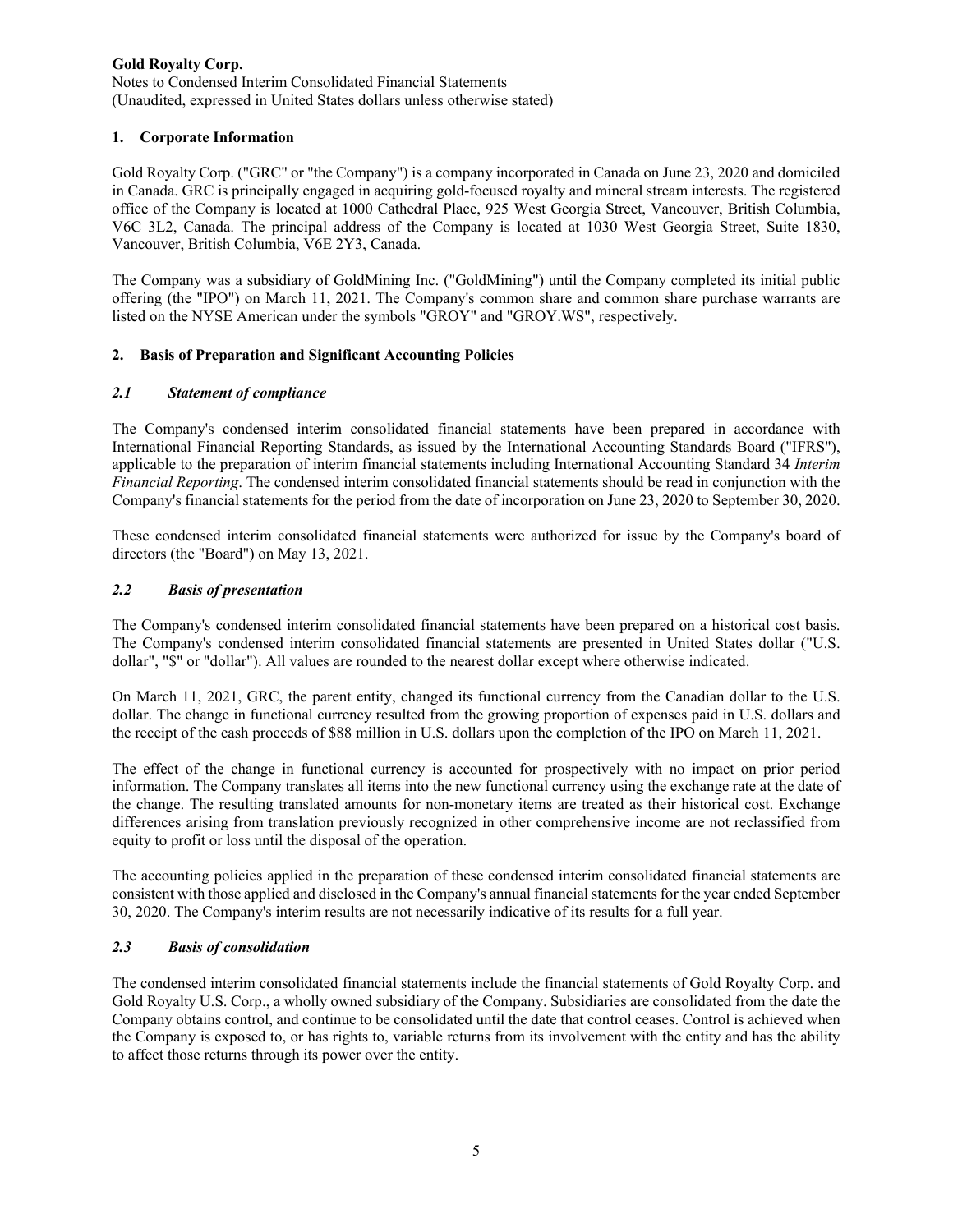Notes to Condensed Interim Consolidated Financial Statements (Unaudited, expressed in United States dollars unless otherwise stated)

## **2. Basis of Preparation and Significant Accounting Policies (continued)**

### *2.3 Basis of consolidation (continued)*

All inter-company transactions, balances, income and expenses are eliminated through the consolidation process.

The accounts of Gold Royalty U.S. Corp. are prepared for the same reporting period as the parent company, using consistent accounting policies. The functional currency of Gold Royalty U.S. Corp. is the United States dollar. For the period prior to the change in functional currency the results of, GRC, the parent entity were translated from Canadian dollars using period end exchange rate as to assets and liabilities and average exchange rates as to income and expenses. All resulting exchange differences are recognized in other comprehensive income (loss).

# *2.4 New significant accounting policies*

### *Share-based payments*

### *Restricted Shares*

The fair value of the restricted shares is measured at grant date and recognized over the period during which the restricted shares vest. When restricted shares are conditional upon the achievement of a performance condition, the Company estimates the length of the expected vesting period at the grant date, based on the most likely outcome of the performance condition. The fair value of the restricted shares is determined based on the fair value of the common shares on the grant date, adjusted for minority shareholder discount, liquidity discount and other applicable factors that are generally recognized by market participants.

The fair value of restricted shares is recognized as an expense over the vesting period based on the best available estimate of the number of restricted shares expected to vest; that estimate will be revised if subsequent information indicates that the number of restricted shares expected to vest differs from previous estimates.

### *Share Options*

The Company uses the Black-Scholes option-pricing model to determine the grant date fair value of share options. The fair value of share options granted to employees is recognized as an expense over the vesting period with a corresponding increase in equity. An individual is classified as an employee when the individual is an employee for legal or tax purposes, provides services that could be provided by a direct employee, or has authority and responsibility for planning, directing and controlling the activities of the Company, including non-executive directors. The fair value is measured at grant date and recognized over the period during which the options vest. Consideration received on the exercise of share options is recorded as issued capital and the related share-based compensation reserve is transferred to issued capital.

### **3. Cash and cash equivalents**

|                                    | As at March 31, 2021 | As at September 30, 2020 |  |
|------------------------------------|----------------------|--------------------------|--|
|                                    | (S)                  | (\$)                     |  |
|                                    |                      |                          |  |
| Cash at bank                       | 3,566,071            | 37,539                   |  |
| Guaranteed Investment Certificates | 86,000,000           |                          |  |
| Cash and cash equivalents          | 89,566,071           | 37,539                   |  |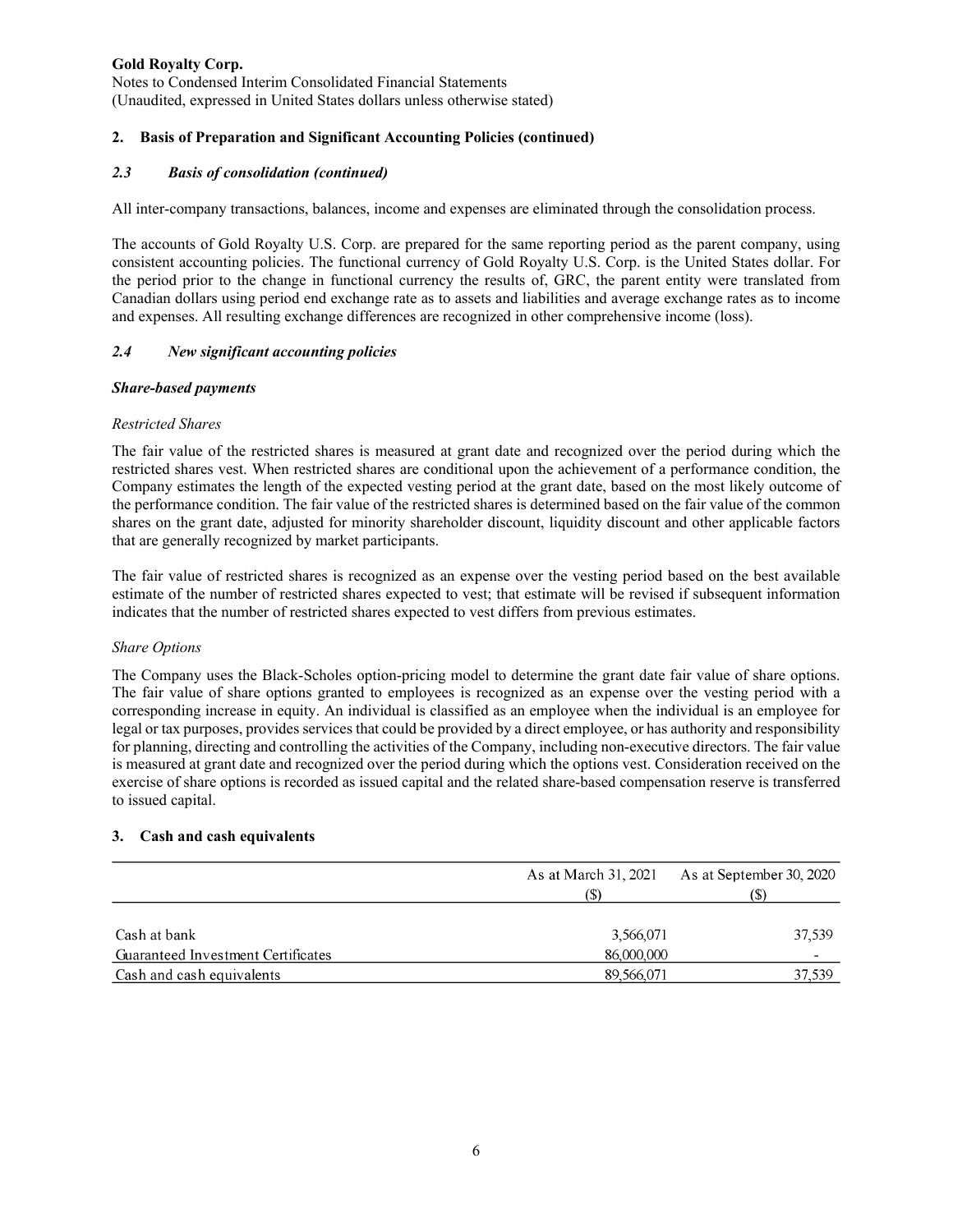Notes to Condensed Interim Consolidated Financial Statements (Unaudited, expressed in United States dollars unless otherwise stated)

#### **4. Royalties**

|                                      | II)        |
|--------------------------------------|------------|
| <b>Balance at September 30, 2020</b> | -          |
| Acquisition                          | 13,303,297 |
| Functional currency translation      | 379,230    |
| <b>Balance at March 31, 2021</b>     | 13,682,527 |

|                         | March 31, 2021             |
|-------------------------|----------------------------|
|                         | $\left( \mathbb{S}\right)$ |
| Almaden project         | 114,333                    |
| Batistão project        | 25,277                     |
| Cachoeira project       | 1,279,197                  |
| Crucero project         | 781,733                    |
| La Mina project         | 1,351,744                  |
| Quartz Mountain project | 179,631                    |
| São Jorge project       | 2,274,126                  |
| Surubim project         | 56,368                     |
| Titiribi project        | 3,009,959                  |
| Whistler project        | 2,575,033                  |
| Yarumalito project      | 165,085                    |
| Yellowknife project     | 1,870,041                  |
| <b>Total</b>            | 13,682,527                 |

On November 27, 2020, the Company entered into a royalty purchase agreement with GoldMining, the Company's former parent, pursuant to which GoldMining caused its applicable subsidiaries to create and issue to the Company net smelter return ("NSR") royalties ranging from 0.5% to 2.0% on 17 gold properties and transfer to the Company certain buyback rights held by its subsidiaries. The purchase consideration with a fair value of \$13,076,000 was satisfied by the issuance of 15,000,000 common shares (the "Consideration Shares") of the Company. Pursuant to a lock-up agreement dated March 8, 20201 (the "Lock-Up Agreement"), the Consideration Shares are subject to a lockup period which expires on September 4, 2021 (Note 5.5).

The following is a summary of the royalties and other interests acquired from GoldMining:

### *Royalties*

- a 0.5% NSR on the Almaden Project, located in Idaho, USA;
- a 1.0% NSR on the Batistão Project, located in Brazil;
- a 1.0% NSR on the Cachoeira Project, located in Brazil;
- a 1.0% NSR on the Crucero Project, located in Peru;
- a 2.0% NSR on the La Mina Project, located in Colombia;
- a 1.0% NSR on the São Jorge Project, located in Brazil;
- a 1.0% NSR on the Surubim Project, located in Brazil, including the Surubim and Rio Novo areas;
- a 2.0% NSR on the Titiribi Project, located Colombia;
- a 1.0% NSR on the Whistler Project, located in Alaska, USA, including each of the Whistler, Raintree West and Island Mountain properties;
- a 1.0% NSR on the Yarumalito Project, located in Colombia; and
- a 1.0% NSR on the Yellowknife Project, located in the Northwest Territories, Canada, including each of the Nicholas Lake, Ormsby-Bruce, Goodwin Lake, Clan Lake and Big Sky properties.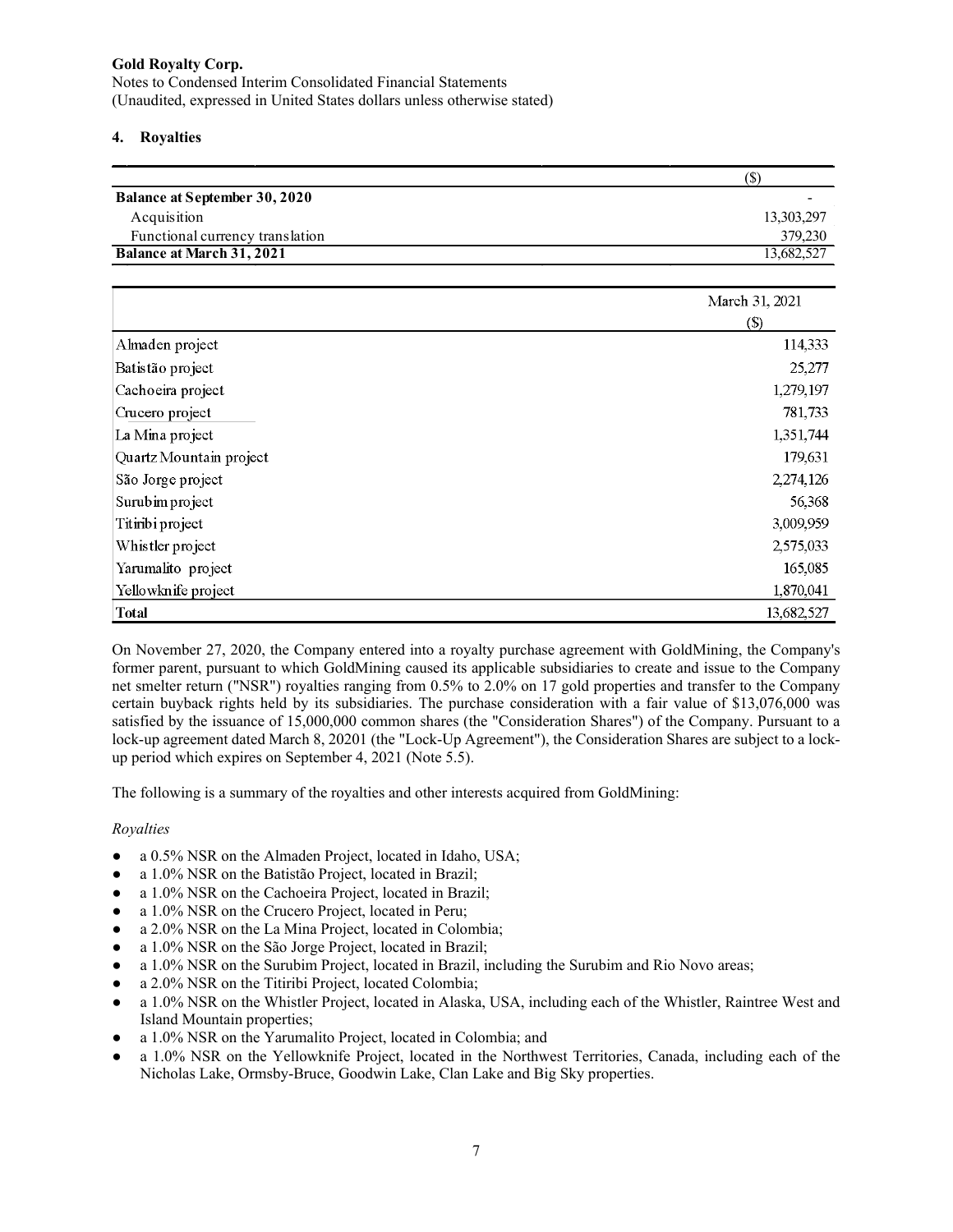Notes to Condensed Interim Consolidated Financial Statements (Unaudited, expressed in United States dollars unless otherwise stated)

## **4. Royalties (continued)**

### *Buyback Rights*

The Company also holds the rights to acquire additional royalties on certain of the properties pursuant to buyback rights under existing royalty agreements between subsidiaries of GoldMining and third parties:

- a  $2.0\%$  NSR on the Batistão Project for \$1,000,000;
- a 0.5% NSR on the Surubim area of the Surubim Project for \$1,000,000, which royalty is payable after production at the project has exceeded two million ounces;
- a 1.5% NSR on the Surubim area of the Surubim Project for \$1,000,000;
- a 0.65% NSR on the Rio Novo area of the Surubim Project for \$1,500,000;
- a 0.75% NSR on the Whistler Project (including an area of interest) for \$5,000,000;
- a 1.0% NSR on the Yarumalito Project for C\$1,000,000;
- a 1.0% NSR on the Goodwin Lake property at the Yellowknife Project for C\$1,000,000;
- a 1.0% NSR on certain portions of the Big Sky property at the Yellowknife Project for C\$500,000; and
- a 0.25% NSR on the Narrow Lake property at the Yellowknife Project for C\$250,000, in cash or common shares of GoldMining at any time until the fifth anniversary of commercial production.

On February 1, 2021, the Company entered into a royalty purchase agreement with Quartz Mountain Resources Ltd. and Wavecrest Resources Inc. Pursuant to the terms of the agreement, the Company acquired a 1% NSR on a portion of the Quart Mountain Project located in Oregon, USA, for a cash consideration of \$150,000.

# **5. Issued Capital**

# *5.1 Initial Public Offering*

On March 8, 2021, the Company entered into an underwriting agreement with H.C. Wainwright & Co., LLC and BMO Capital Markets Corp. (collectively the "Underwriters") for an offering of 18,000,000 units of the Company (the "Units") at a price of \$5.00 per Unit. Each Unit consists of one common share and one half of a common share purchase warrant, and each common share purchase warrant entitles the holder to acquire a common share at a price of \$7.50 per share until March 11, 2024.

The Company granted the Underwriters the over-allotment option (the "Over-Allotment Option") to purchase up to 2,700,000 common shares and/or 1,350,000 common share purchase warrants at \$4.995 per common share and \$0.01 per common share purchase warrant, respectively. The Company agreed to reimburse the Underwriters for certain fees and disbursements.

On March 11, 2021, the Company issued 18,000,000 Units at a price of \$5.00 per Unit for gross proceeds of \$90,000,000. Further, the Underwriters exercised the Over-Allotment Option to purchase 721,347 additional common shares for gross proceeds of \$3,603,128 and 1,350,000 additional common share purchase warrants for gross proceeds of \$13,500. In connection with the IPO, the Company incurred securities issuance costs of \$5,570,844, of which \$5,081,064 represented cash fees paid to the Underwriters.

The net proceeds from the issuance of the Units were allocated to the Company's common shares and common share purchase warrants on a relative fair value basis. Inputs used to calculate the relative fair value of the common shares and common share purchase warrants are based on the quoted closing prices of the Company's common shares and common share purchase warrants on the first day of trading on the NYSE American. The fair value of common shares and common share purchase warrants issued upon exercise of the Over-Allotment Option equals to the net proceeds received by the Company. The allocation of the fair value of the Company's common shares and common share purchase warrants is as follows: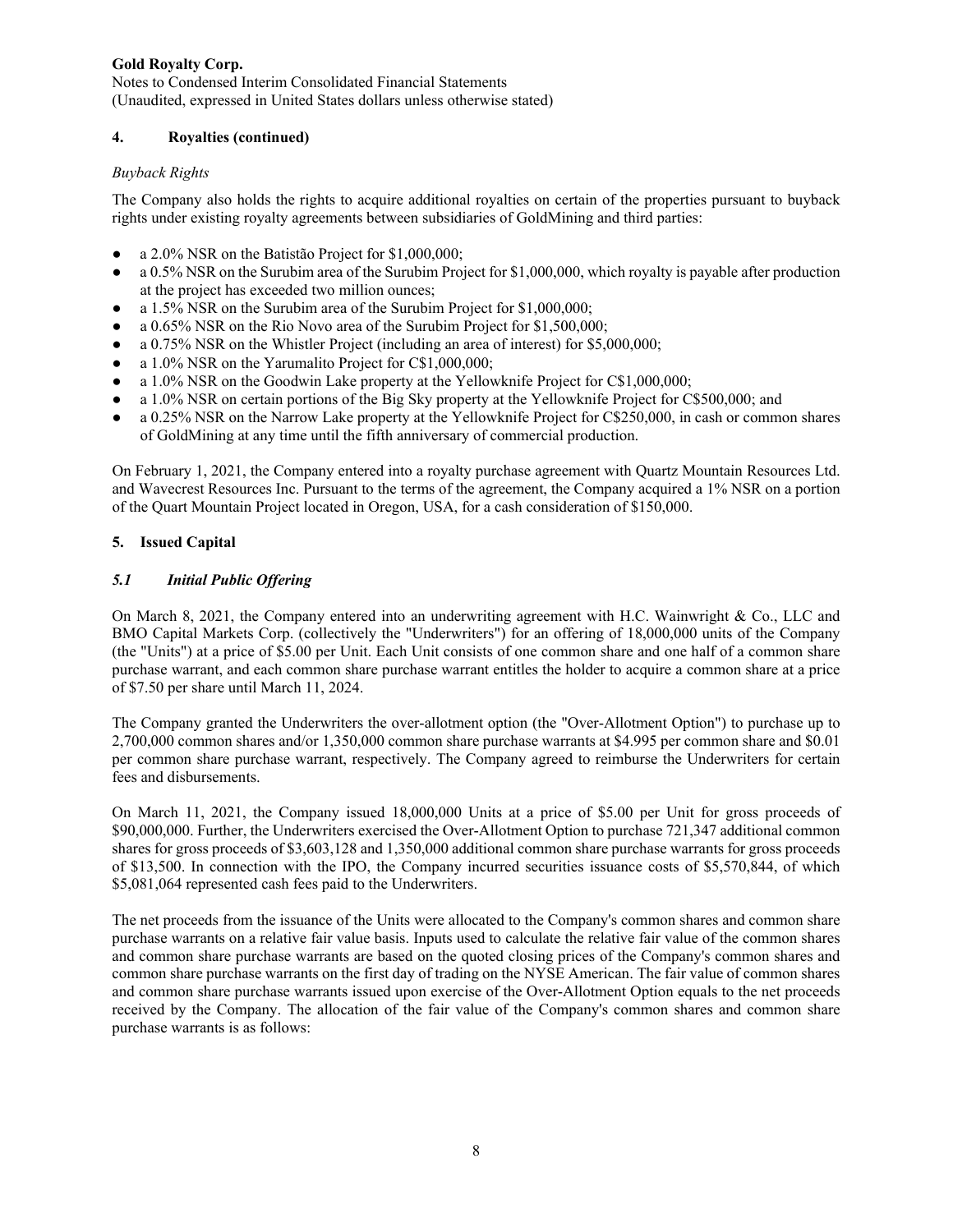Notes to Condensed Interim Consolidated Financial Statements (Unaudited, expressed in United States dollars unless otherwise stated)

## **5. Issued Capital (continued)**

# *5.1 Initial Public Offering (continued)*

| Fair value of common shares                  | 86,571,878  |
|----------------------------------------------|-------------|
| Fair value of common share purchase warrants | 7,044,750   |
| Total gross proceeds from the IPO            | 93,616,628  |
|                                              |             |
| Gross proceeds                               | 93,616,628  |
| Common share issuance costs                  | (5,154,455) |
| Common share purchase warrant issuance costs | (416,389)   |
| Net proceeds received                        | 88,045,784  |
| Fair value allocation to:                    |             |
| Common shares                                | 81,417,423  |
| Common share purchase warrants               | 6,628,361   |
|                                              | 88,045,784  |

### *5.2 Common Shares*

The authorized share capital of the Company consists of an unlimited number of common shares and an unlimited number of preferred shares issuable in series without par value.

The Company issued one common share for consideration of \$1.00 upon incorporation on June 23, 2020. On October 16, 2020, GoldMining, the Company's former parent, subscribed for 5,000,000 common shares of the Company for cash of \$50,000 and surrendered one common share issued by the Company upon incorporation for no consideration.

On December 4, 2020, the Company completed a private placement of 1,325,000 common shares (the "Private Placement Shares") for gross proceeds of \$2,848,750.

### *5.3 Restricted Shares*

On October 19, 2020, the Company issued 1,500,000 restricted shares (the "Restricted Shares") to certain officers and directors of the Company and GoldMining, the terms of which were subsequently amended on January 10, 2021. The Restricted Shares are subject to restrictions that, among other things, prohibit the transfer thereof until certain performance conditions are met. In addition, if such conditions are not met within applicable periods, the restricted shares will be deemed forfeited and surrendered by the holder thereof to the Company without the requirement of any further consideration. The performance conditions are as follows:

- (1) with respect to one-third of the Restricted Shares awarded to the holder, if the Company's initial public offering or any liquidity event (being any liquidation, dissolution or winding-up of the Company or distribution of all or substantially all of the Company's assets among shareholders or a change of control transaction) occurs that values the Company at a minimum of \$50,000,000 (condition met);
- (2) with respect to one-third of the Restricted Shares awarded to the holder, if the Company receives \$1,000,000 of royalty payments under any of the Company's royalty interests prior to October 19, 2023; and
- (3) with respect to one-third of the Restricted Shares awarded to the holder, if the holder continues to be a director, officer or employee of the Company or an entity that is under common control with the Company for a period of one year after the initial public offering is completed.

During the three and six months ended March 31, 2021, the Company recognized share-based compensation expense of \$213,915 and \$285,220, representing the fair value of the Restricted Shares vested during the respective periods.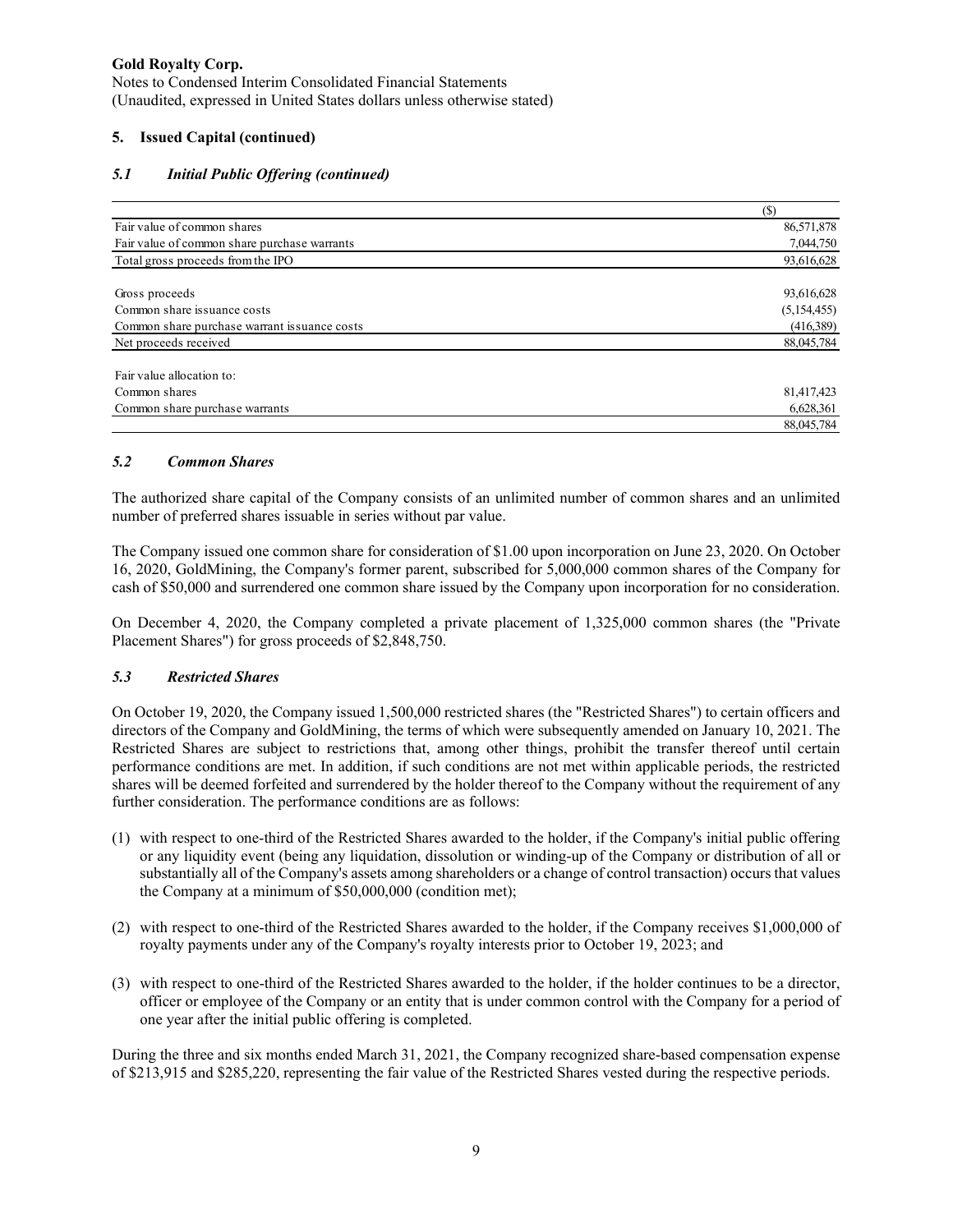Notes to Condensed Interim Consolidated Financial Statements (Unaudited, expressed in United States dollars unless otherwise stated)

## **5. Issued Capital (continued)**

### *5.4 Reserves*

The following outlines the movements of the Company's common share purchase warrants and share options:

|                                                              | Reserves  |               |           |
|--------------------------------------------------------------|-----------|---------------|-----------|
|                                                              | Warrants  | Share Options | Total     |
|                                                              | (S)       | (S)           | (S)       |
| Balance at June 23, 2020 and September 30, 2020              |           |               |           |
| Initial public offering:                                     |           |               |           |
| Common share purchase warrants issued to for cash (Note 5.1) | 7.044.750 |               | 7.044.750 |
| Underwriters' fees and issuance costs (Note 5.1)             | (416,389) |               | (416,389) |
| Share-based compensation - share options                     |           | 811.474       | 811,474   |
| Balance at March 31, 2021                                    | 6.628.361 | 811.474       | 7,439,835 |

#### *Common Share Purchase Warrants*

During the six months ended March 31, 2021, the Company issued 10,350,000 common share purchase warrants at an exercise price of \$7.50 per share. The number of common share purchase warrants outstanding as at March 31, 2021 was 10,350,000 warrants at an exercise price of \$7.50 per share and with weighted average remaining contractual life of 2.95 years.

### *Share Options*

The Company adopted a long-term incentive plan (the "LTIP") which provides that the Board of Directors may, from time to time, in its discretion, grant awards of restricted share units, performance share units, deferred share units and share options to directors, officers, employees and consultants. The aggregate number of common shares issuable under the LTIP in respect of awards shall not exceed 10% of the common shares issued and outstanding.

On March 7, 2021, the Company granted 2,505,000 stock options at an exercise price of \$5.00 per share. The share options are exercisable for a period of five years from the date of grant and will vest as follows: (a) 25% on the grant date; and (b) 25% on each of the dates that are 6, 12 and 18 months thereafter. The fair value of the share options granted was estimated at the date of grant using the Black-Scholes option pricing model with the following assumptions: risk-free interest rate of 0.32%, expected life of 3 years, expected dividend yield of 0%, estimated forfeiture rate of 0% and expected volatility of 37%. As there is no trading history of the Company's common shares prior to the date of grant, the expected volatility is based on the historical share price volatility of a group of comparable companies in the sector the Company operates over a period similar to the expected life of the share options. During the three and six months ended March 31, 2021, the Company recognized share-based compensation expense of \$799,182 for the share options granted. As at March 31, 2021, the number of share options outstanding was 2,505,000 at a weighted average exercise price of \$5.00 per share and weighted average remaining contractual life of 4.93 years.

Pursuant to the agreement with an officer of the Company, the officer received options to purchase 25,000 common shares of GoldMining (the "GoldMining Options") at an exercise price of C\$2.88 per share. These GoldMining Options are exercisable for a period of five years from the date of grant and will vest as follows: (a) 25% on the grant date; and (b) 25% on each of the dates that are 6, 12 and 18 months thereafter. The fair value of GoldMining Options granted was estimated at the date of grant using the Black-Scholes option pricing model with the following assumptions: risk-free interest rate of 0.30%, expected life of 2.87 years, expected volatility of 57%, expected dividend yield of 0% and estimated forfeiture rate of 0%. The fair value of the GoldMining Options recognized by the Company as share-based compensation expense during the three and six months ended March 31, 2021 was \$4,897 and \$12,292, respectively.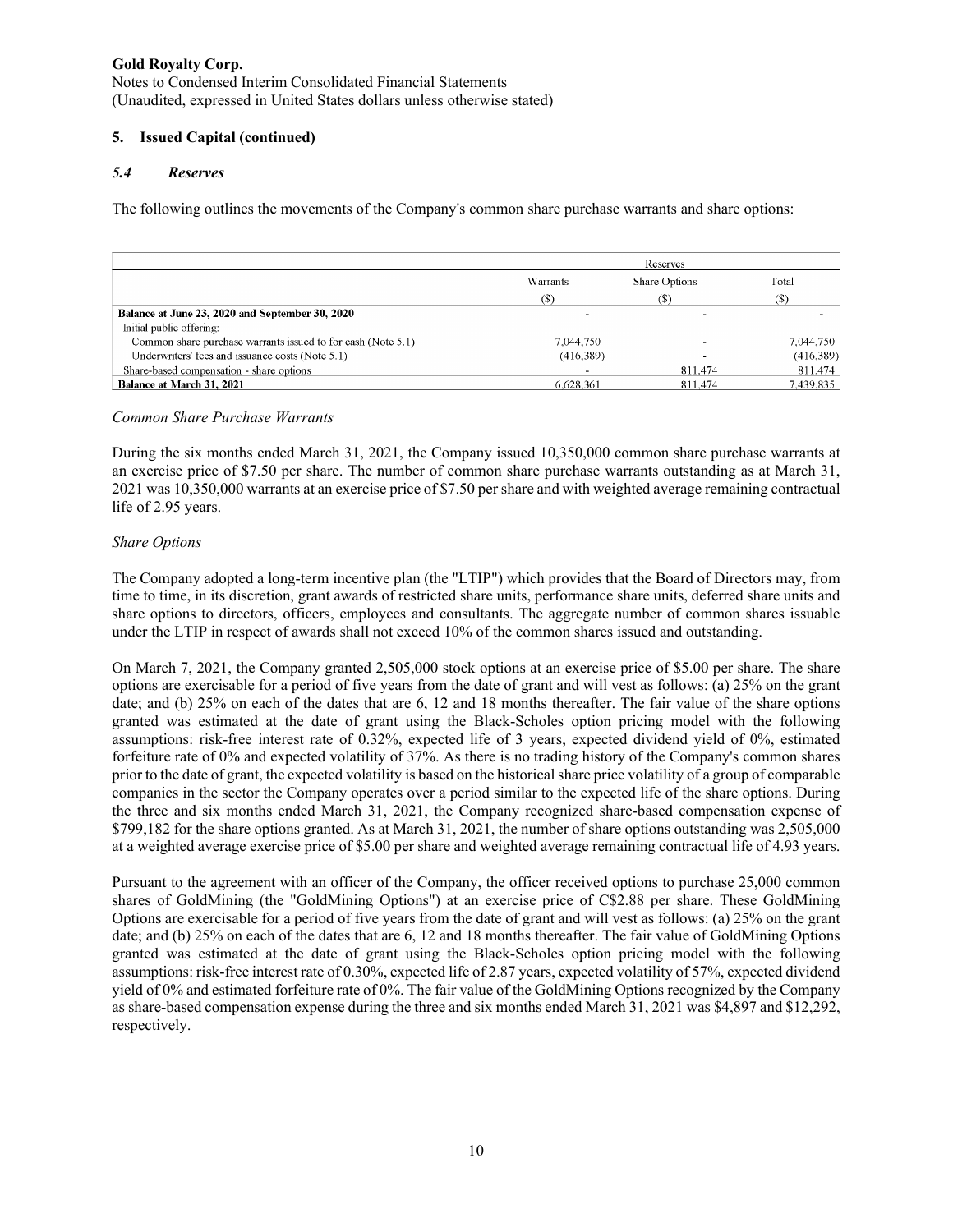Notes to Condensed Interim Consolidated Financial Statements (Unaudited, expressed in United States dollars unless otherwise stated)

# **5. Issued Capital (continued)**

### *5.5 Lock-Up Agreement*

In connection with the IPO, GoldMining and each of the Company's directors and officers have entered into Lock-Up Agreements, pursuant to which GoldMining, the directors and officers of the Company agreed not to offer for sale, issue, sell, contract to sell, pledge or otherwise dispose of any GRC common shares for a period of 180 days after March 8, 2021, subject to certain limited exceptions, without the prior written consent of the Underwriters. As of March 31, 2021, there are 21,600,000 common shares which are subject to transfer restrictions pursuant to the Lock-Up Agreements.

# **6. Capital Risk Management**

The Company's objectives are to safeguard the Company's ability to continue as a going concern in order to support the Company's normal operating requirements and future acquisitions of royalty and mineral stream interests, and to maintain a flexible capital structure which optimizes the costs of capital at an acceptable risk.

The Company manages its capital structure and makes adjustments to it in light of changes in economic conditions and the risk characteristics of the underlying assets. In order to maintain or adjust the capital structure, the Company may issue new shares, debt, acquire or dispose of assets or adjust the amount of cash.

At March 31, 2021, the Company's capital structure consists of the equity of the Company (Note 5). The Company is not subject to any externally imposed capital requirements. In order to maximize ongoing development efforts, the Company does not pay dividends.

### **7. Financial Instruments**

At March 31, 2021, the Company's financial assets include cash and cash equivalents. The Company's financial liabilities include accounts payable. The carrying value of the Company's financial liabilities approximate fair value due to their short term to maturity.

### *7.1 Financial risk management objectives and policies*

The financial risk arising from the Company's operations are credit risk, liquidity risk, commodity price risk and currency risk. These risks arise from the normal course of operations and all transactions undertaken are to support the Company's ability to continue as a going concern. The risks associated with these financial instruments and the policies on how the Company mitigates these risks are set out below. Management manages and monitors these exposures to ensure appropriate measures are implemented in a timely and effective manner.

### *7.2 Credit risk*

Credit risk is the risk of an unexpected loss if a customer or third party to a financial instrument fails to meet its contractual obligations. Credit risk for the Company is primarily associated with the Company's bank balances. The Company mitigates credit risk associated with its bank balance by holding cash with large, reputable financial institutions.

### *7.3 Liquidity risk*

Liquidity risk is the risk that the Company will not be able to settle or manage its obligations associated with financial liabilities. To manage liquidity risk, the Company closely monitors its liquidity position and ensures it has adequate sources of funding to finance its projects and operations. The Company's working capital (current assets less current liabilities) as at March 31, 2021 was \$88,978,296. The Company's accounts payable and accrued liabilities are expected to be realized or settled, respectively, within a one-year period.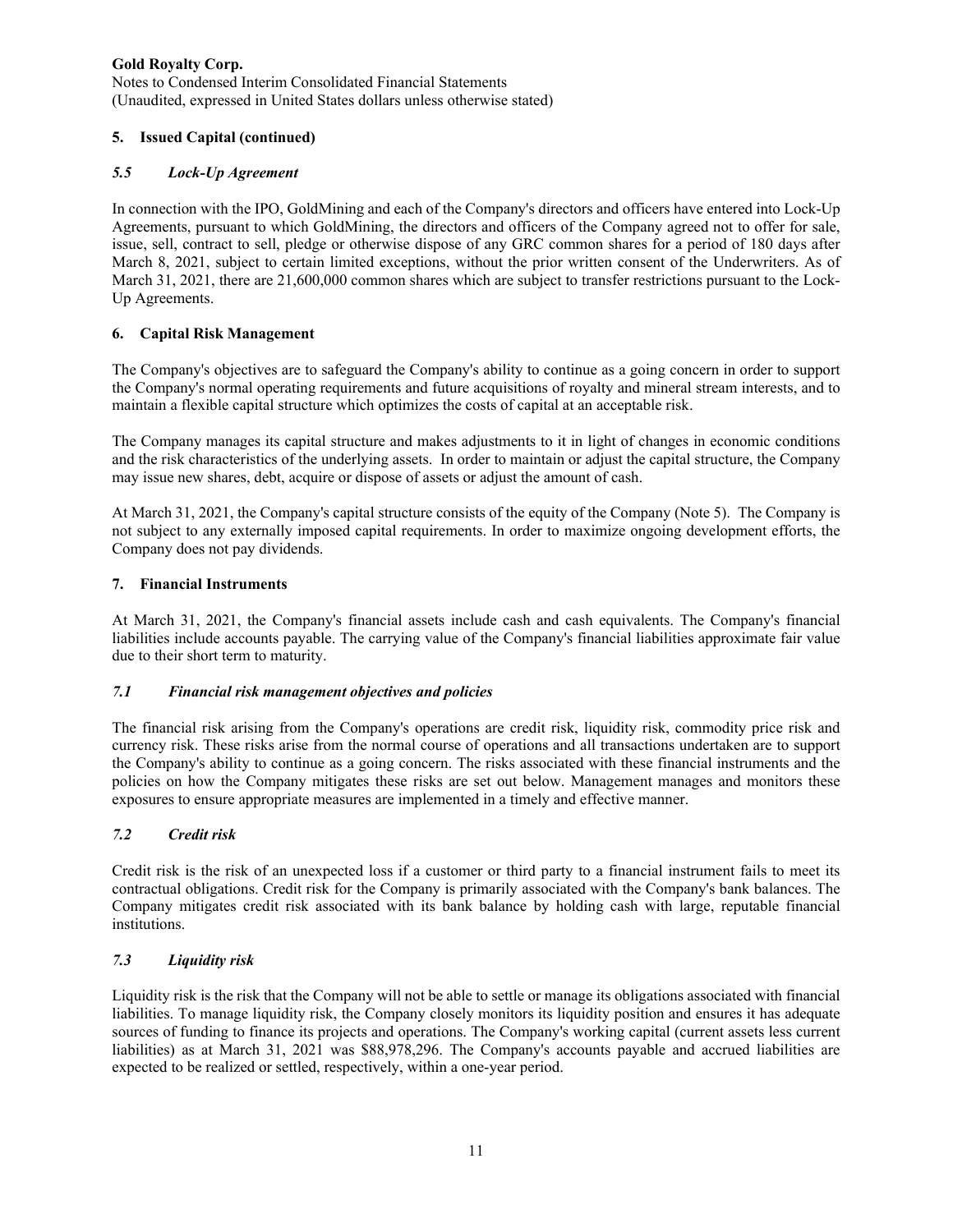Notes to Condensed Interim Consolidated Financial Statements (Unaudited, expressed in United States dollars unless otherwise stated)

# **7. Financial Instruments (continued)**

### *7.4 Commodity price risk*

The Company's future profitability will be dependent on the royalty income to be received from mine operators. Royalties are based on a percentage of the minerals or the products produced, or revenue or profits generated from the property which is typically dependent on the prices of the minerals the property operators are able to realize. Mineral prices are affected by numerous factors such as interest rates, exchange rates, inflation or deflation and global and regional supply and demand.

# *7.5 Currency risk*

The Company is exposed to foreign exchange risk when the Company undertakes transactions and holds assets and liabilities in currencies other than its functional currency. The Company currently does not engage in foreign exchange currency hedging. The currency risk on the Company's cash and cash equivalents are minimal.

# **8. Related Party Transactions**

# *8.1 Related Party Transactions*

During the three and six months ended March 31, 2021, the Company incurred \$4,792 and \$28,104 in technology expenses for service provided by Blender Media Inc., a company controlled by a direct family member of a director of the Company, respectively. In addition, the Company settled the amount due to GoldMining, the Company's former parent, during the six months ended March 31, 2021.

On December 4, 2020, one of the Company's directors subscribed for 150,000 Private Placement Shares (Note 5.2).

Related party transactions are based on the amounts agreed to by the parties. During the six months ended March 31, 2021, the Company did not enter into any contracts or undertake any commitment or obligation with any related parties other than as described herein.

### *8.2 Transactions with Key Management Personnel*

Key management personnel are persons responsible for planning, directing and controlling the activities of an entity. Total management salaries and directors' fees incurred for services provided by key management personnel of the Company for the three and six months ended March 31, 2021 are as follows:

|                          | For the three months ended | For the six months ended   |  |
|--------------------------|----------------------------|----------------------------|--|
|                          | March 31, 2021             | March 31, 2021             |  |
|                          | (\$                        | $\left( \mathbb{S}\right)$ |  |
| Management salaries      | 93,919                     | 128,455                    |  |
| Directors' fees          | 23,355                     | 23,355                     |  |
| Share-based compensation | 946,697                    | 1,025,397                  |  |
| Total                    | 1,063,971                  | 1,177,207                  |  |

As at March 31, 2021, \$25,733 was payable to key management personnel for expense reimbursement and services provided to the Company (September 30, 2020: \$9,364).